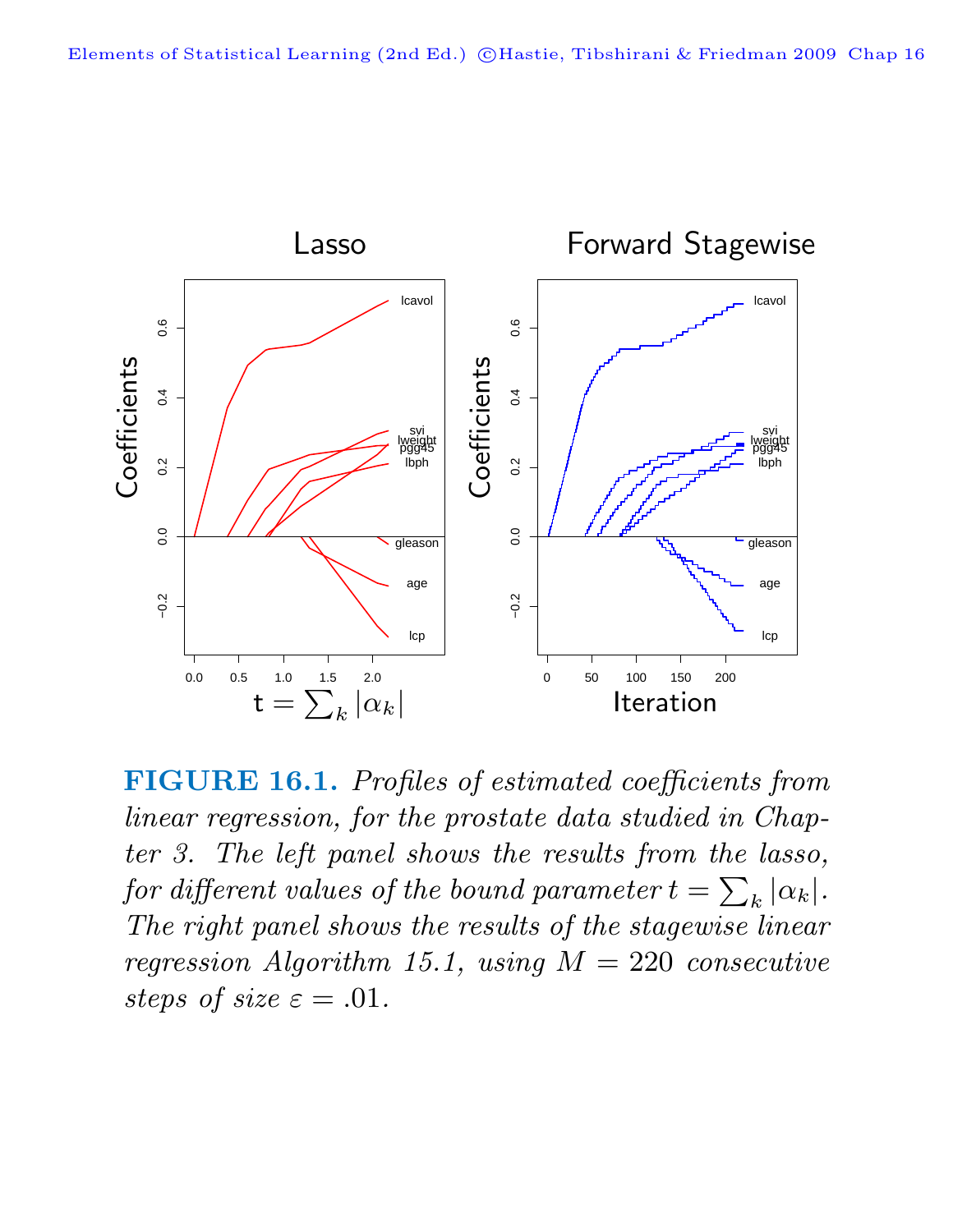

Regression

Classification

**FIGURE 16.2.** Simulations that show the superiority of the  $L_1$  (lasso) penalty over  $L_2$  (ridge) in regression and classification. Each run has 50 observations with 300 independent Gaussian predictors. In the top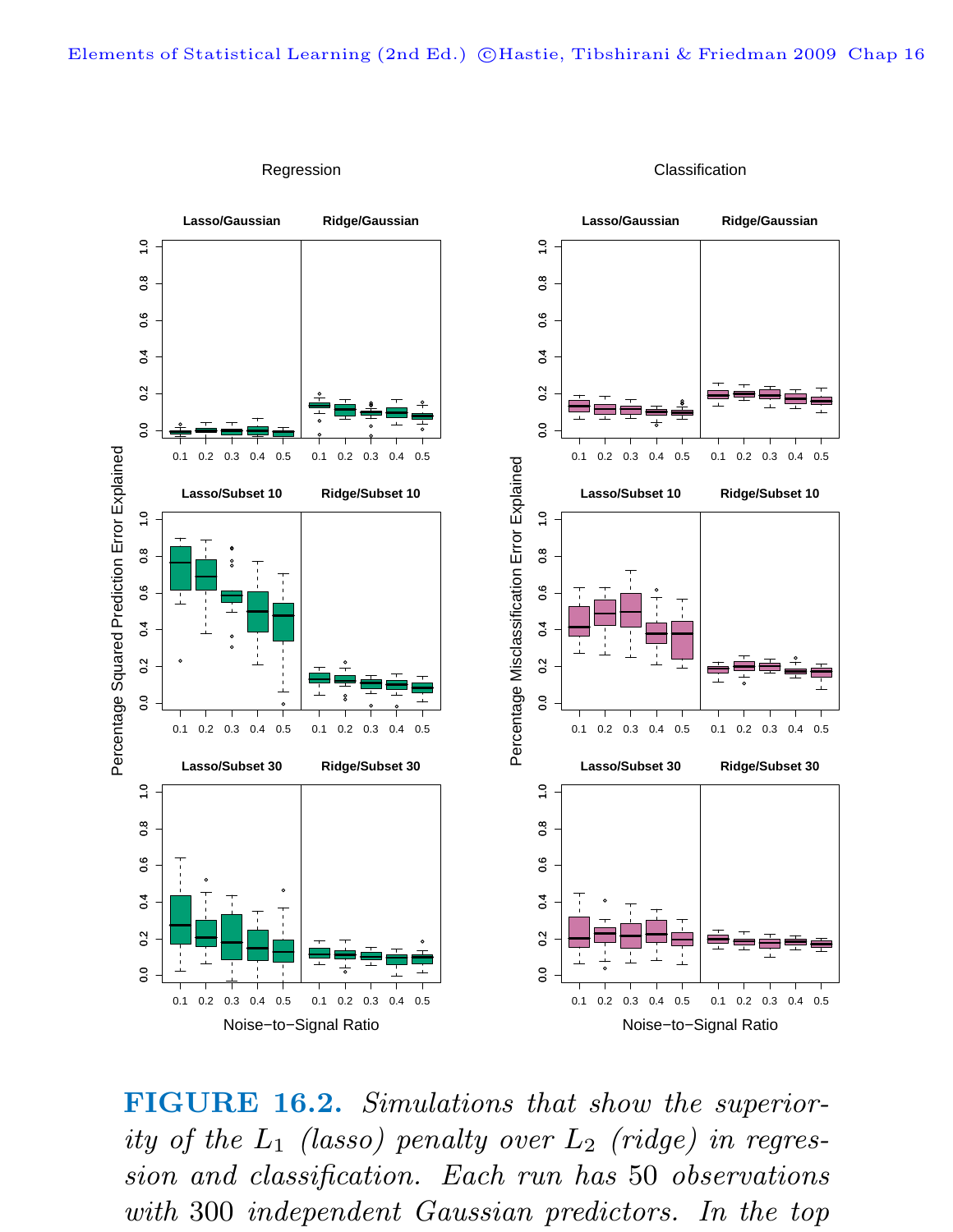

**FIGURE 16.3.** Comparison of lasso and infinitesimal forward stagewise paths on simulated regression data. The number of samples is 60 and the number of variables is 1000. The forward-stagewise paths fluctuate less than those of lasso in the final stages of the algorithms.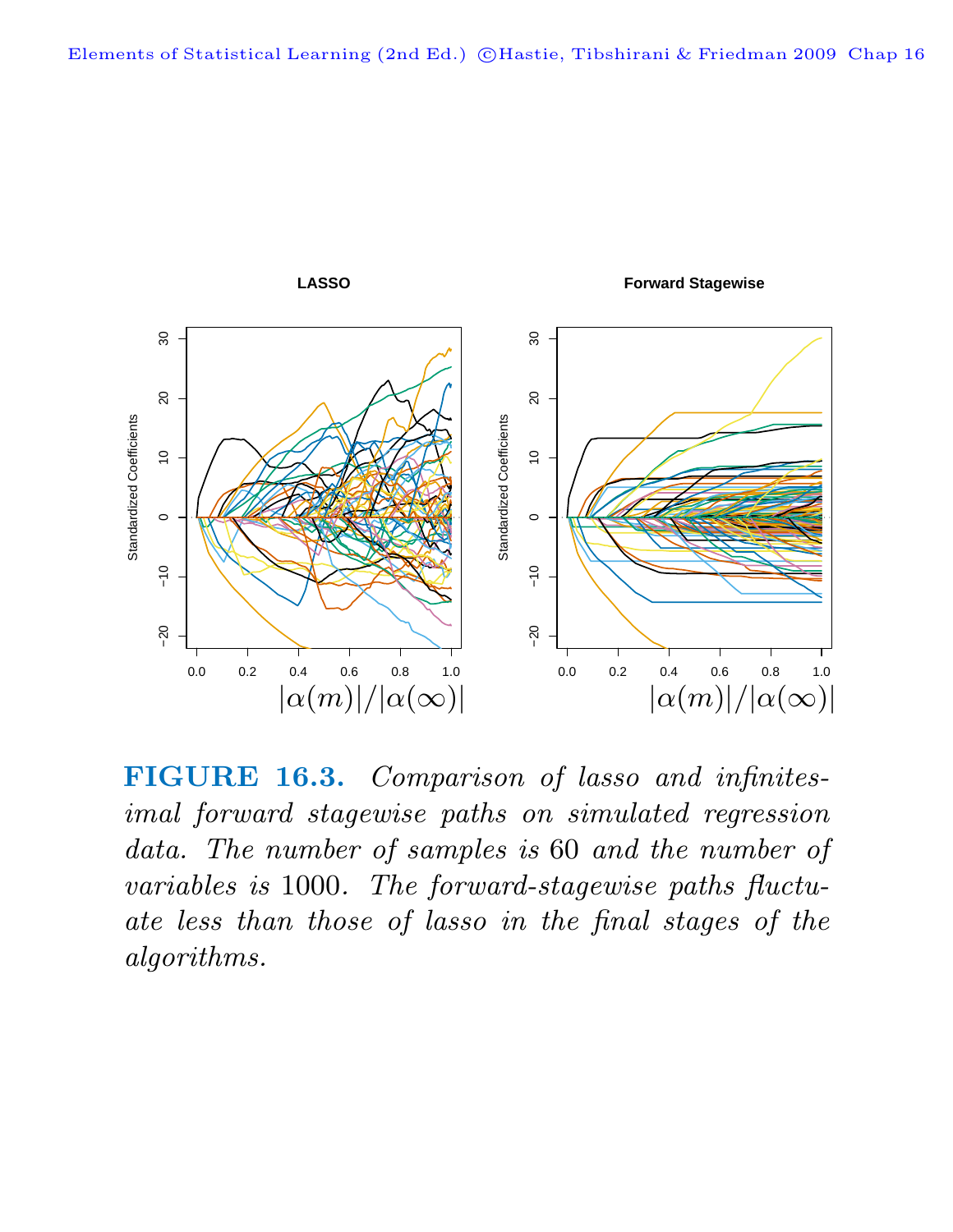

**FIGURE 16.4.** Mean squared error for lasso and infinitesimal forward stagewise on the simulated data. Despite the difference in the coefficient paths, the two models perform similarly over the critical part of the regularization path. In the right tail, lasso appears to overfit more rapidly.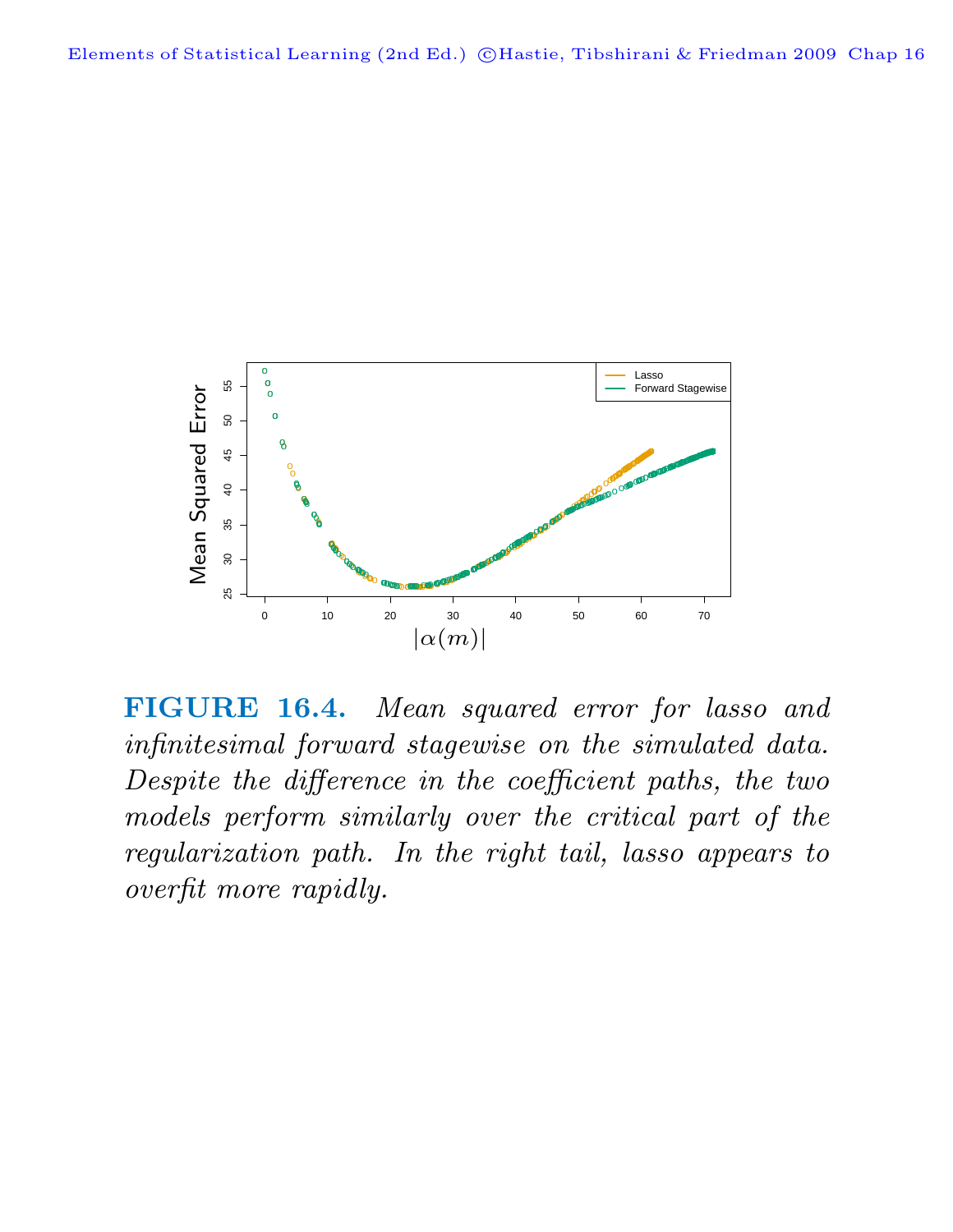

**FIGURE 16.5.** The left panel shows the  $L_1$  margin  $m(f)$  for the Adaboost classifier on the mixture data, as a function of the number of 4-node trees. The model was fit using the R package gbm, with a shrinkage factor of 0.02. After 10,000 trees,  $m(f)$  has settled down. Note that when the margin crosses zero, the training error becomes zero. The right panel shows the test error, which is minimized at 240 trees. In this case, Adaboost overfits dramatically if run to convergence.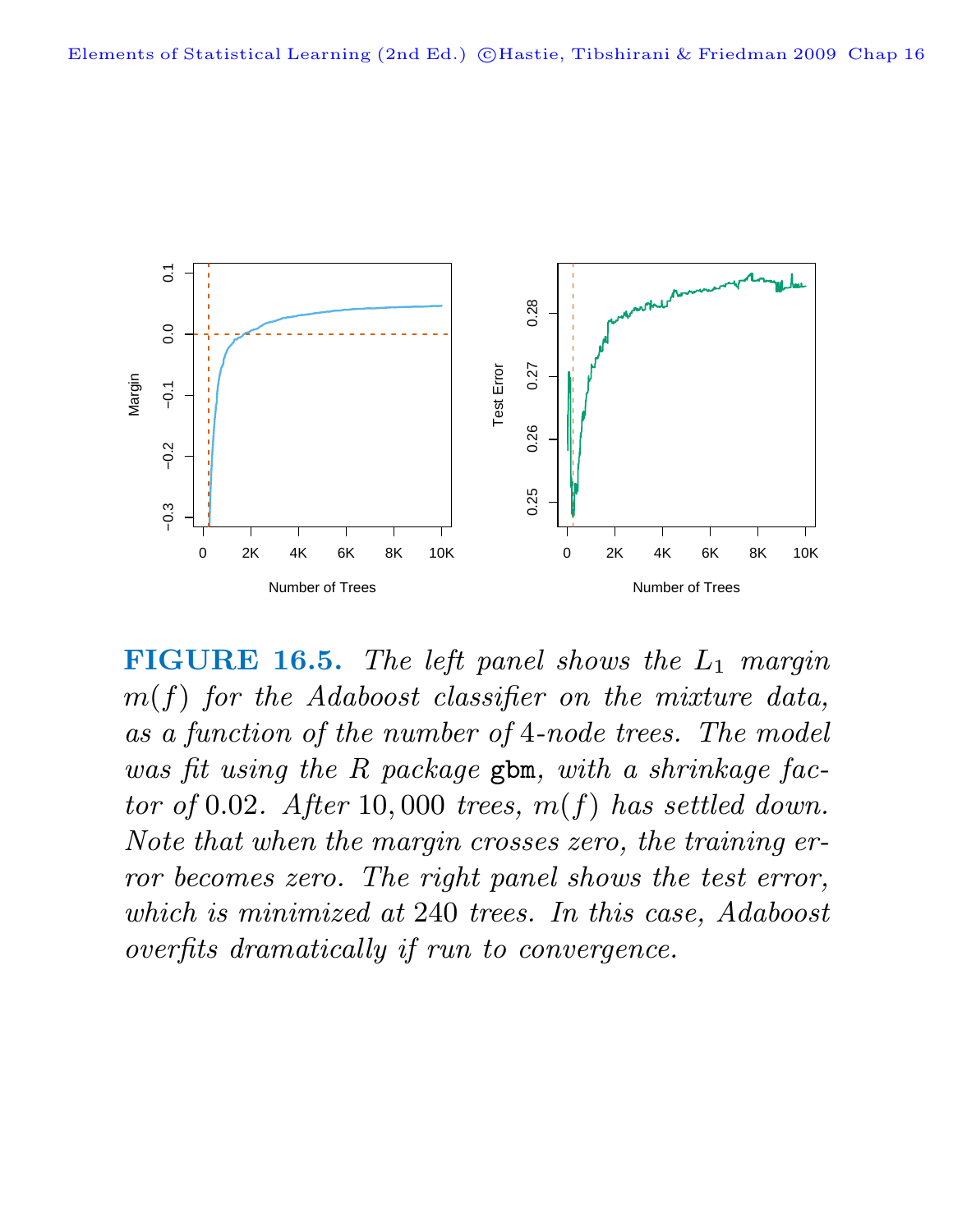

**FIGURE 16.6.** Application of the lasso post-processing (15.9) to the spam data. The horizontal blue line is the test error of a random forest fit to the spam data, using 1000 trees grown to maximum depth (with  $m = 7$ ; see Algorithm 17.1). The jagged blue curve is the test error after post-processing the first 500 trees using the lasso, as a function of the number of trees with nonzero coefficients. The orange curve/line use a modified form of random forest, where a random draw of 5% of the data are used to grow each tree, and the trees are forced to be shallow (typically six terminal nodes). Here the post-processing offers much greater improvement over the random forest that generated the ensemble.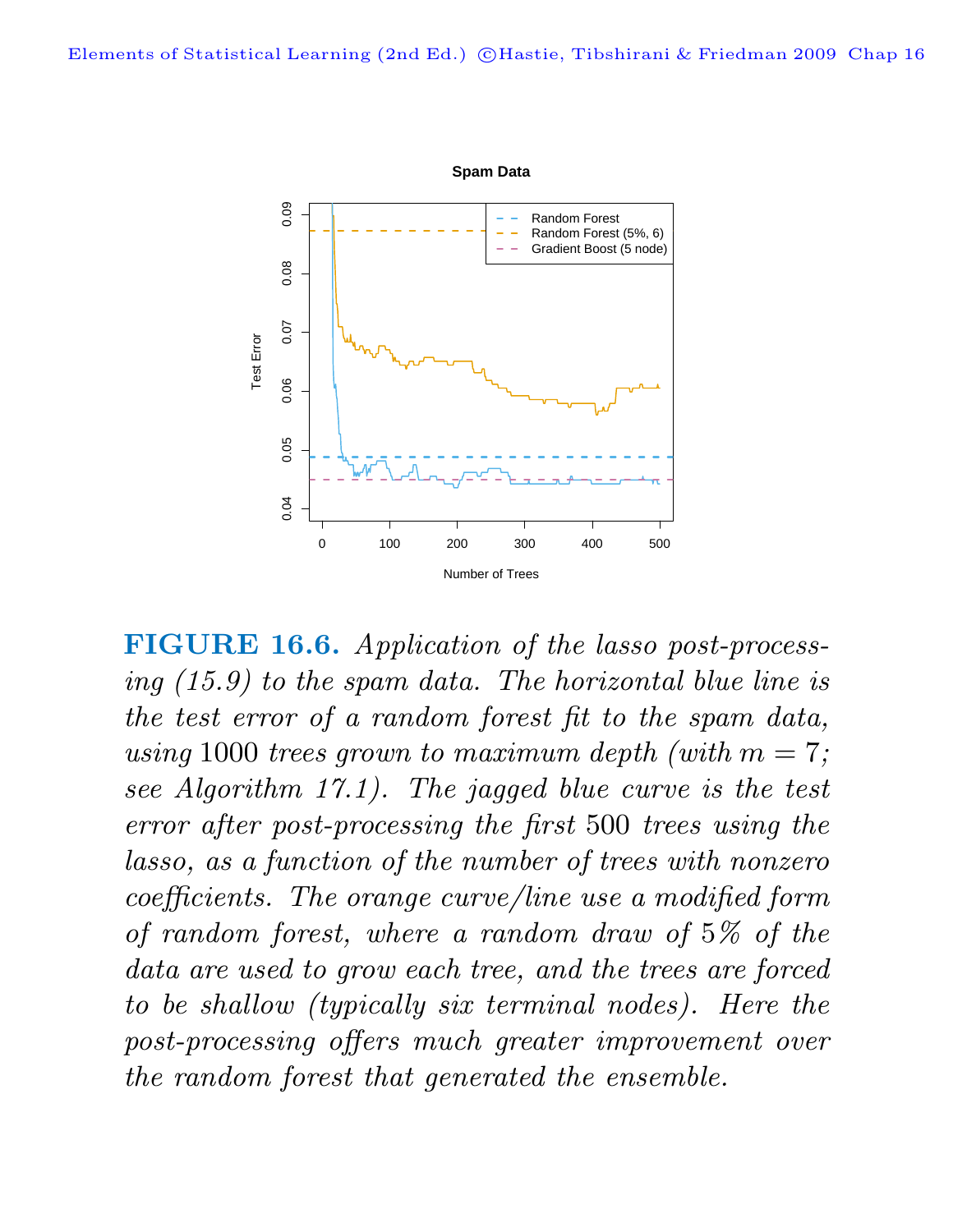

**FIGURE 16.7.** Importance sampling learning ensemble (ISLE) fit to the spam data. Here we used  $\eta = 1/2$ ,  $\nu = 0.05$ , and trees with five terminal nodes. The lasso post-processed ensemble does not improve the prediction error in this case, but it reduces the number of trees by a factor of five.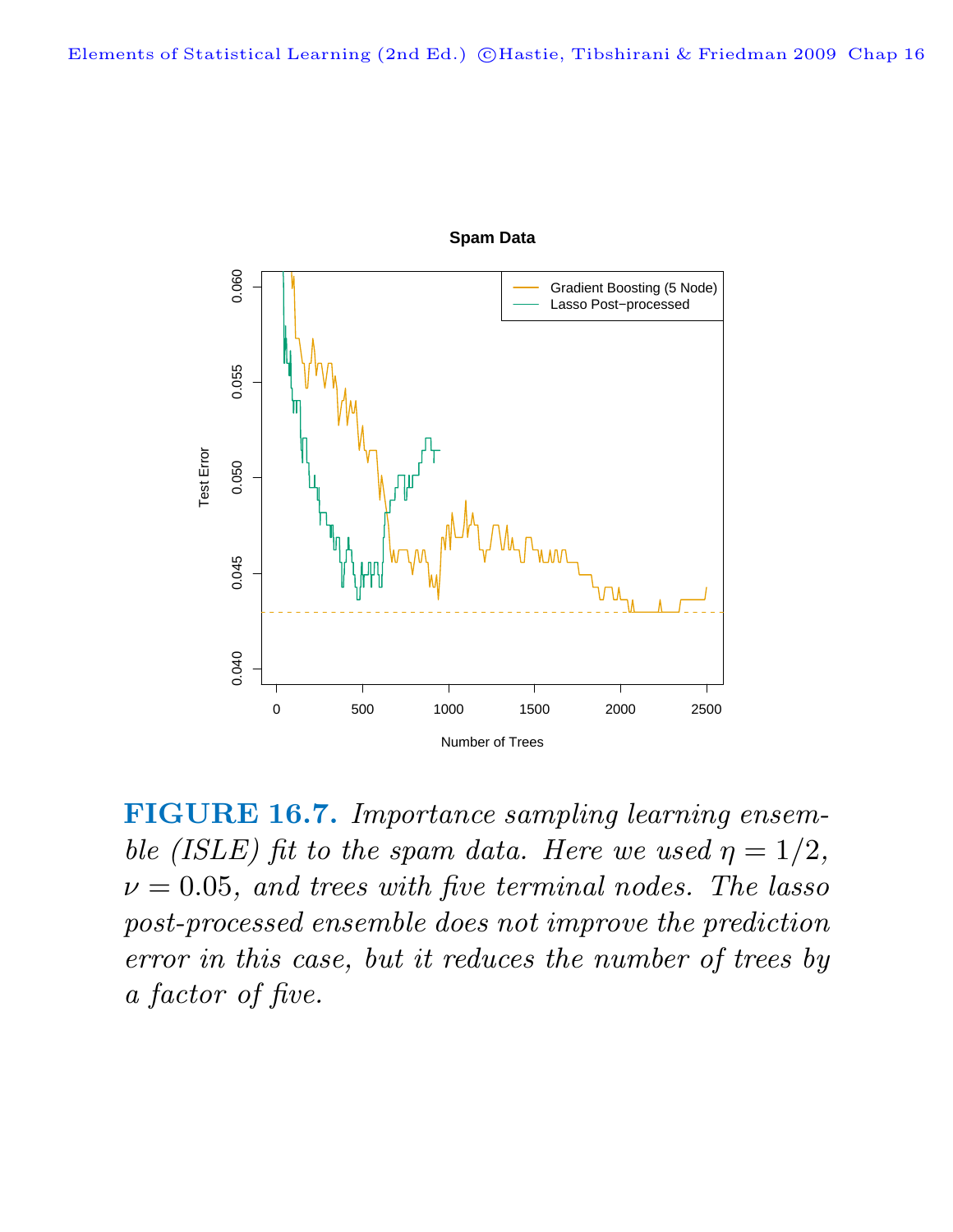

**FIGURE 16.8.** Demonstration of ensemble methods on a regression simulation example. The notation GBM  $(0.1, 0.01)$  refers to a gradient boosted model, with parameters  $(\eta, \nu)$ . We report mean-squared error from the true (known) function. Note that the sub-sampled GBM model (green) outperforms the full GBM model (orange). The lasso post-processed version achieves similar error. The random forest is outperformed by its post-processed version, but both fall short of the other models.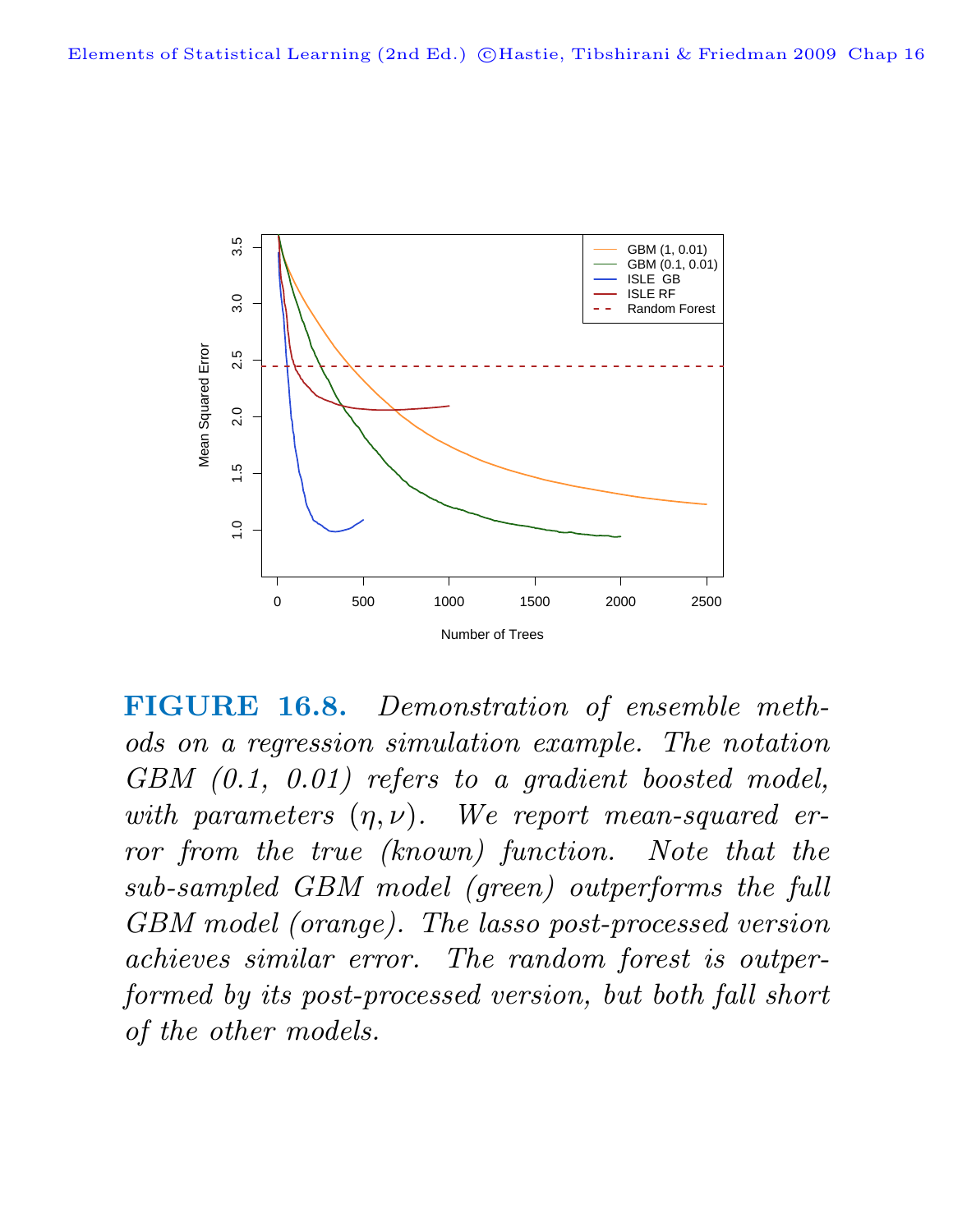Elements of Statistical Learning (2nd Ed.) ©Hastie, Tibshirani & Friedman 2009 Chap 16



**FIGURE 16.9.** A typical tree in an ensemble, from which rules can be derived.